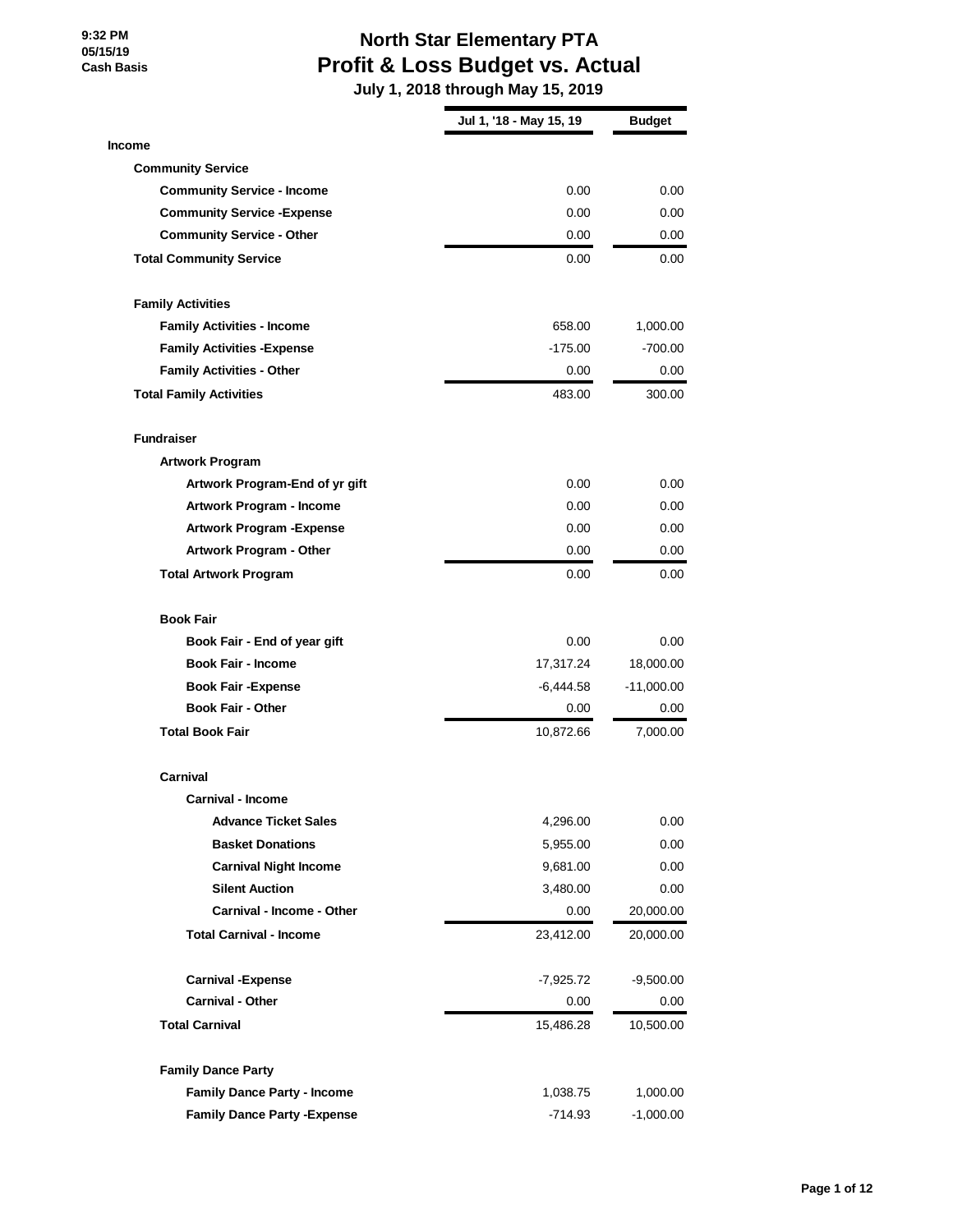# **North Star Elementary PTA Profit & Loss Budget vs. Actual**

|                                             | Jul 1, '18 - May 15, 19 | <b>Budget</b> |
|---------------------------------------------|-------------------------|---------------|
| <b>Family Dance Party - Other</b>           | 0.00                    | 0.00          |
| <b>Total Family Dance Party</b>             | 323.82                  | 0.00          |
| <b>Grant income</b>                         | 0.00                    | 100.00        |
| <b>Parent Social Event</b>                  |                         |               |
| <b>Parent Social Event - Income</b>         | 0.00                    | 0.00          |
| <b>Parent Social Event - Expense</b>        | 0.00                    | 0.00          |
| <b>Parent Social Event - Other</b>          | 0.00                    | 0.00          |
| <b>Total Parent Social Event</b>            | 0.00                    | 0.00          |
| <b>Product Incentives</b>                   | 832.30                  | 1,250.00      |
| <b>Restaurant&amp;Vendor Events</b>         |                         |               |
| Restaurant&Vendor Event-Expense             | 0.00                    | 50.00         |
| <b>Restaurant&amp;Vendor Events-Income</b>  | 1,872.72                | 1,000.00      |
| <b>Restaurant&amp;Vendor Events - Other</b> | 0.00                    | 0.00          |
| <b>Total Restaurant&amp;Vendor Events</b>   | 1,872.72                | 1,050.00      |
| <b>School Supply Kits</b>                   |                         |               |
| <b>School Supply Kits-Expense</b>           | 0.00                    | 0.00          |
| <b>School Supply Kits-Income</b>            | 450.80                  | 800.00        |
| <b>School Supply Kits - Other</b>           | 0.00                    | 0.00          |
| <b>Total School Supply Kits</b>             | 450.80                  | 800.00        |
| <b>Spirit Fest</b>                          |                         |               |
| <b>Spirit Fest - Income</b>                 | 8,682.00                | 10,000.00     |
| <b>Spirit Fest -Expense</b>                 | $-507.22$               | $-1,000.00$   |
| <b>Spirit Fest - Other</b>                  | 0.00                    | 0.00          |
| <b>Total Spirit Fest</b>                    | 8,174.78                | 9,000.00      |
| <b>Tile Night</b>                           |                         |               |
| <b>Tile Night - Expense</b>                 | $-1,211.27$             | $-2,000.00$   |
| Tile Night - Income                         | 1,005.00                | 3,000.00      |
| <b>Tile Night - Other</b>                   | 0.00                    | 0.00          |
| <b>Total Tile Night</b>                     | $-206.27$               | 1,000.00      |
| <b>Fundraiser - Other</b>                   | 0.00                    | 0.00          |
| <b>Total Fundraiser</b>                     | 37,807.09               | 30,700.00     |
| <b>Interest Income</b>                      | 0.00                    | 0.00          |
| Membership                                  |                         |               |
| Membership - Income                         | 7,313.00                | 3,000.00      |
| <b>Membership-Expense</b>                   | $-2,194.75$             | $-1,900.00$   |
| <b>Membership - Other</b>                   | 0.00                    | 0.00          |
| <b>Total Membership</b>                     | 5,118.25                | 1,100.00      |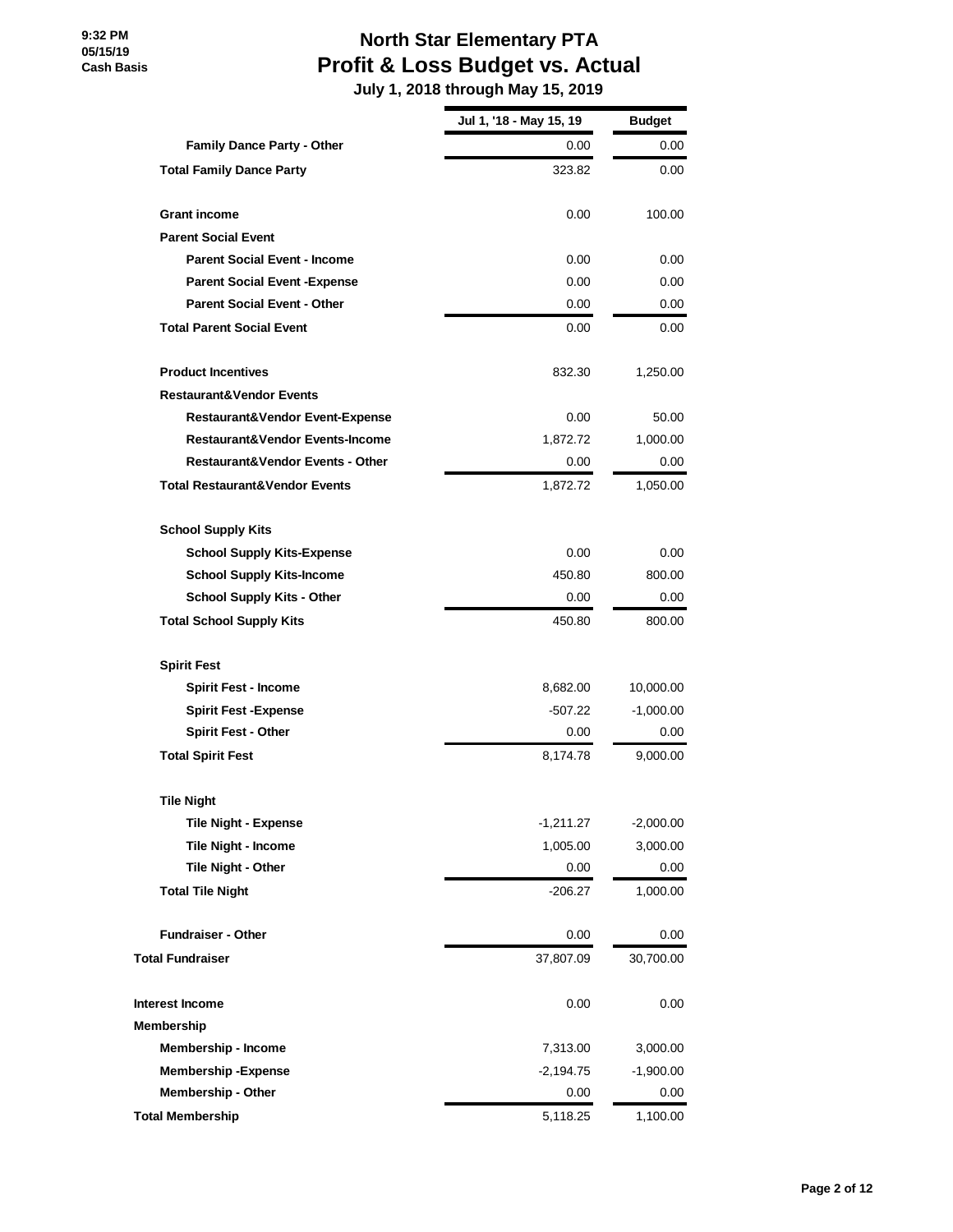# **North Star Elementary PTA Profit & Loss Budget vs. Actual**

|                                     | Jul 1, '18 - May 15, 19 | <b>Budget</b> |
|-------------------------------------|-------------------------|---------------|
| Misc. Income                        | 2,017.74                | 0.00          |
| <b>PTA Donations</b>                | 0.00                    | 100.00        |
| <b>Spirit Wear</b>                  |                         |               |
| <b>Spirit Wear - Income</b>         | 9,688.00                | 8,000.00      |
| <b>Spirit Wear - Expense</b>        | $-7,343.86$             | $-5,000.00$   |
| <b>Spirit Wear - Other</b>          | 0.00                    | 0.00          |
| <b>Total Spirit Wear</b>            | 2,344.14                | 3,000.00      |
| <b>Staff Appreciation</b>           |                         |               |
| <b>Staff Appreciation - Income</b>  | 305.00                  | 1,000.00      |
| <b>Staff Appreciation - Expense</b> | $-1,170.72$             | $-2,205.00$   |
| <b>Staff Appreciation - Other</b>   | 0.00                    | 0.00          |
| <b>Total Staff Appreciation</b>     | $-865.72$               | $-1,205.00$   |
| Yearbook                            |                         |               |
| Yearbook - Income                   | 0.00                    | 8,000.00      |
| Yearbook - Expense                  | 0.00                    | $-7,000.00$   |
| <b>Yearbook - Other</b>             | 0.00                    | 0.00          |
| <b>Total Yearbook</b>               | 0.00                    | 1,000.00      |
| <b>Total Income</b>                 | 46,904.50               | 34,995.00     |
| <b>Expense</b>                      |                         |               |
| <b>Academic Competition</b>         |                         |               |
| <b>Math Olympiad</b>                | 109.00                  | 0.00          |
| <b>National Geography Bee</b>       | 120.00                  | 145.00        |
| <b>Science Olympiad</b>             | 0.00                    | 0.00          |
| <b>Spelling Bee</b>                 | 167.50                  | 185.00        |
| <b>Stock Market</b>                 | 0.00                    | 0.00          |
| <b>Academic Competition - Other</b> | 0.00                    | 0.00          |
| <b>Total Academic Competition</b>   | 396.50                  | 330.00        |
| <b>Charitable Assistance</b>        | 0.00                    | 500.00        |
| <b>Copy/Printing</b>                | 0.00                    | 600.00        |
| <b>Family Fitness</b>               | 0.00                    | 0.00          |
| Family Fun 5k                       | 0.00                    | 0.00          |
| <b>Field Day</b>                    | 0.00                    | 250.00        |
| <b>Fifth Grade Activities</b>       | 0.00                    | 1,200.00      |
| <b>Garden Committee</b>             | 0.00                    | 500.00        |
| <b>Health and Wellness</b>          | 31.32                   | 200.00        |
| <b>Instructional Support</b>        | 1,250.00                | 2,500.00      |
| <b>Insurance</b>                    | 235.00                  | 235.00        |
| <b>Interior Beautification</b>      | 0.00                    | 0.00          |
| Landscaping                         | 0.00                    | 200.00        |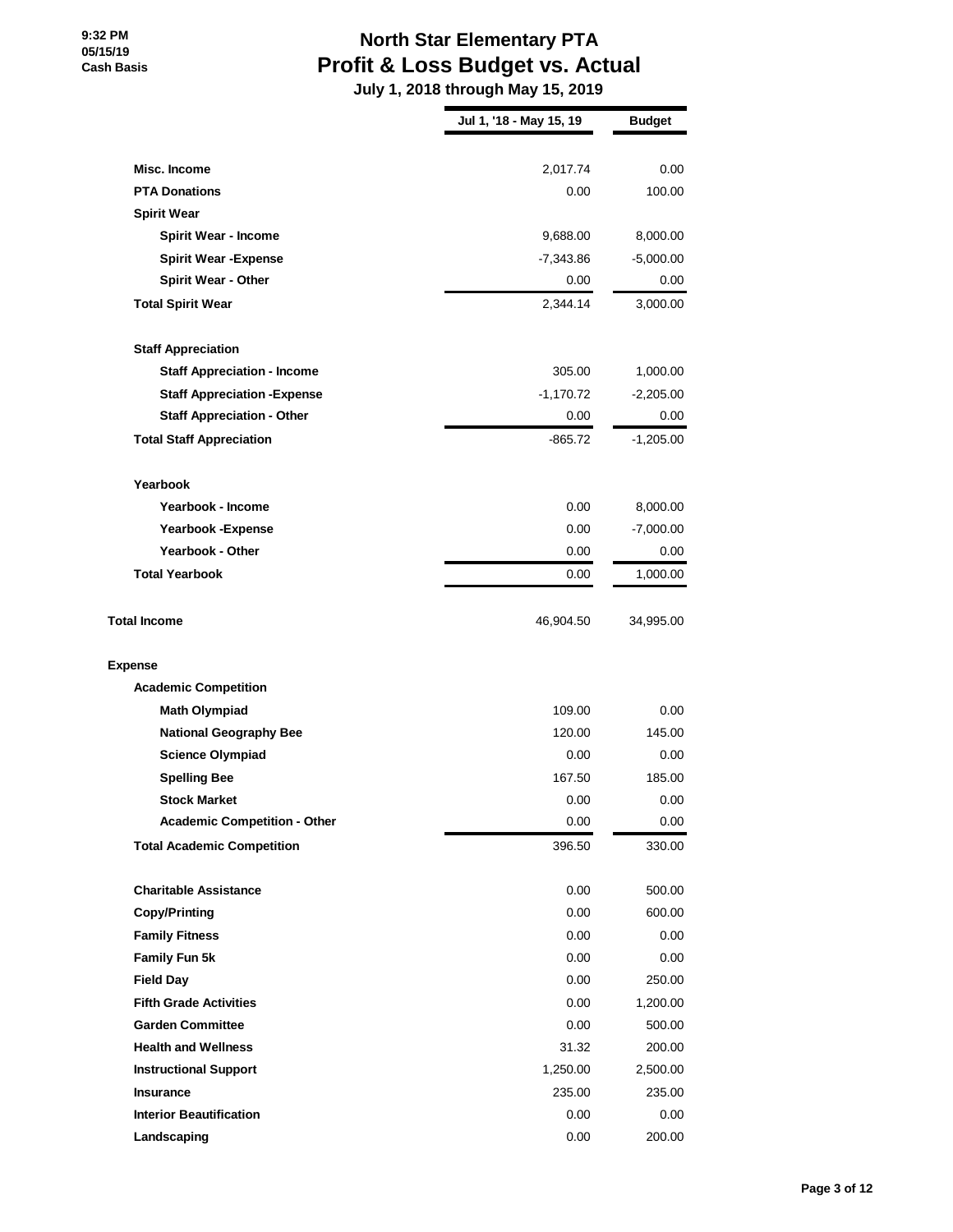# **North Star Elementary PTA Profit & Loss Budget vs. Actual**

|                                        | Jul 1, '18 - May 15, 19 | <b>Budget</b> |
|----------------------------------------|-------------------------|---------------|
| <b>Library Support</b>                 | 0.00                    | 0.00          |
| <b>Meet Your Teacher</b>               | 0.00                    | 0.00          |
| <b>Monthly Spirit Day</b>              | 0.00                    | 0.00          |
| <b>Outdoor classroom</b>               | 0.00                    | 0.00          |
| <b>Post Office</b>                     | 0.00                    | 75.00         |
| Programs                               |                         |               |
| <b>ARC</b>                             | 0.00                    | 1,800.00      |
| Art                                    | 0.00                    | 200.00        |
| <b>Assembly Programs</b>               | 150.00                  | 1,350.00      |
| <b>Enrichment</b>                      | 400.00                  | 400.00        |
| Guidance                               | 0.00                    | 200.00        |
| Gym / Girls on the Run                 | 0.00                    | 0.00          |
| <b>Junior Achievement</b>              | 1,800.00                | 1,800.00      |
| <b>Music</b>                           | 21.97                   | 400.00        |
| <b>Native American Day</b>             | 0.00                    | 150.00        |
| Odyssey of the Mind - y/e gift         | 0.00                    | 0.00          |
| Other                                  | 0.00                    | 0.00          |
| <b>Physical Education</b>              | 0.00                    | 400.00        |
| Pi Day                                 | 0.00                    | 0.00          |
| <b>Reflections</b>                     | 0.00                    | 100.00        |
| <b>Science Programs</b>                | 3,409.00                | 4,000.00      |
| <b>Senior Class Annual Celebration</b> | 0.00                    | 500.00        |
| Programs - Other                       | 0.00                    | 0.00          |
| <b>Total Programs</b>                  | 5,780.97                | 11,300.00     |
| <b>PTA Operating Expense</b>           |                         |               |
| Professional fees for tax work         | 47.58                   | 350.00        |
| <b>PTA Website</b>                     | 0.00                    | 0.00          |
| <b>State Annual Conference</b>         | 140.00                  | 70.00         |
| <b>PTA Operating Expense - Other</b>   | 323.13                  | 400.00        |
| <b>Total PTA Operating Expense</b>     | 510.71                  | 820.00        |
| <b>Recess Equipment</b>                | 543.04                  | 500.00        |
| Safety in School                       | 40.94                   | 100.00        |
| <b>School and Staff Support</b>        | 4,588.14                | 6,900.00      |
| School parking space signs             | 20.00                   | 20.00         |
| <b>Student of the Week</b>             | 0.00                    | 150.00        |
| <b>Student Planner</b>                 | 2,744.25                | 2,194.25      |
| Year-End Gift                          | 0.00                    | 0.00          |
| <b>Year-End School Gift</b>            |                         |               |
| Gift out of surplus                    | 0.00                    | 0.00          |
| <b>Year-End School Gift - Other</b>    | 0.00                    | 0.00          |
| <b>Total Year-End School Gift</b>      | $0.00\,$                | 0.00          |
| <b>Total Expense</b>                   | 16,140.87               | 28,574.25     |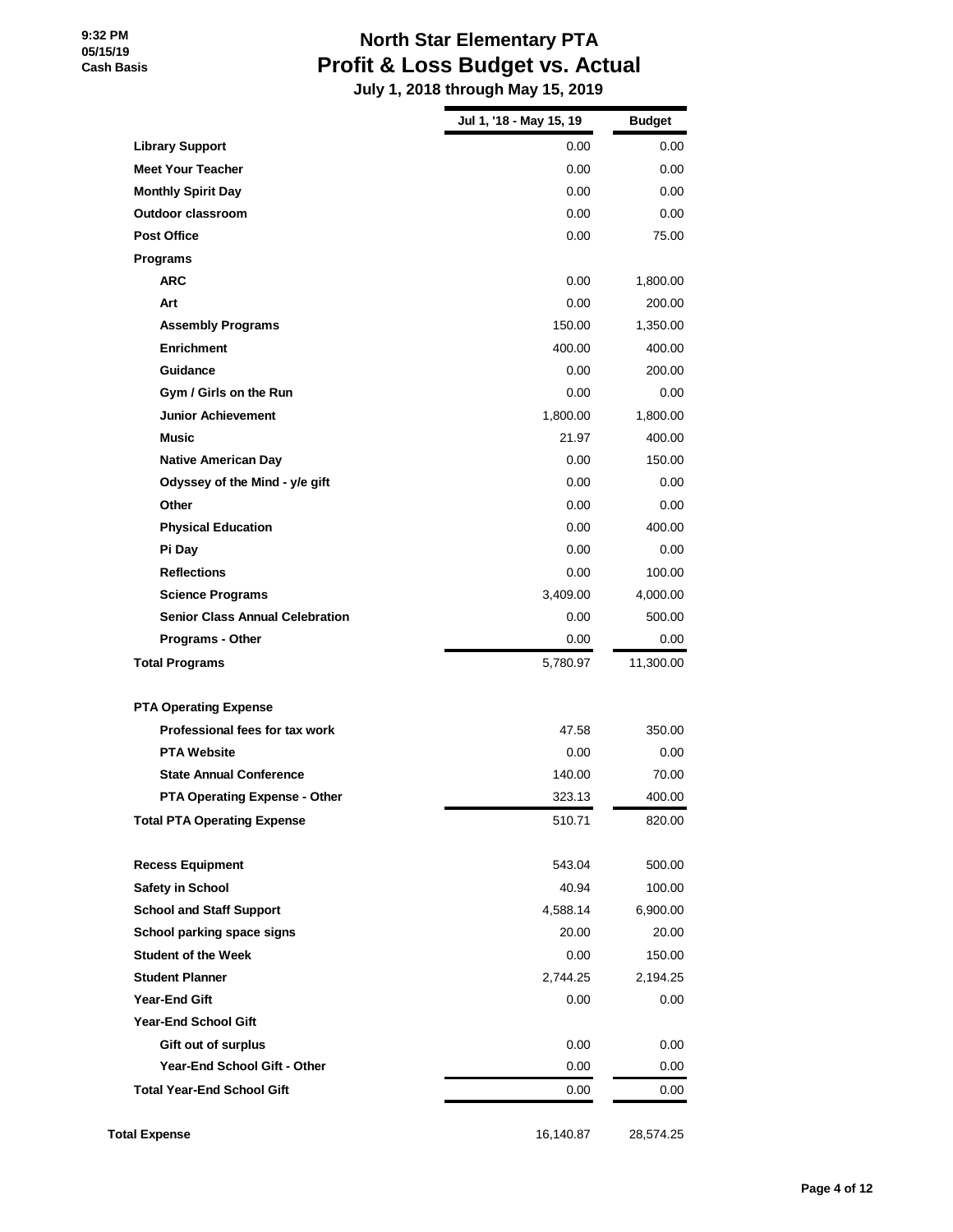# **North Star Elementary PTA Profit & Loss Budget vs. Actual**

 **July 1, 2018 through May 15, 2019**

| Jul 1, '18 - May 15, 19 | <b>Budget</b> |
|-------------------------|---------------|
| 30,763.63               | 6,420.75      |

| Estimated income and costs to come         |                |
|--------------------------------------------|----------------|
| <b>Staff Appreciation - Expense</b>        | (100.00)       |
| Yearbook - Income                          | 8,000.00       |
| Yearbook - Expense                         | (7,000.00)     |
| Copy/Printing                              | (600.00)       |
| <b>Field Day</b>                           | (250.00)       |
| <b>Fifth Grade Activities</b>              | (1,200.00)     |
| <b>Garden Committee</b>                    | (500.00)       |
| <b>Health and Wellness</b>                 | (168.68)       |
| Instructional Support                      | (1,250.00)     |
| Programs: Art                              | (200.00)       |
| Programs: Guidance                         | (200.00)       |
| Programs: Music                            | (378.03)       |
| Programs: Native American Day              | (150.00)       |
| Programs: Physical Education               | (400.00)       |
| Programs: Senior Class Annual Celebration  | (500.00)       |
| Safety in School                           | (59.06)        |
| School and Staff Support                   | (2,311.86)     |
| Total                                      | (7,267.63)     |
| <b>Deduct</b>                              |                |
| Donation from Rawlings for 2019/20 Agendas | (1,842.58)     |
| Add                                        |                |
| Extra spend from prior years               | 2,680.74       |
| <b>Estimated net income</b>                | (6,429.47)     |
| <b>PROPOSED GIFTS</b>                      |                |
| Outdoor classroom                          | 3,500.00 Up to |
| Playground maintenance (shade)             | 3,500.00 Up to |
| Music                                      | 1,500.00 Up to |
| Library                                    | 1,500.00 Up to |
| Pods                                       | 3,000.00 Up to |
|                                            | 13.000.00      |

 $\blacksquare$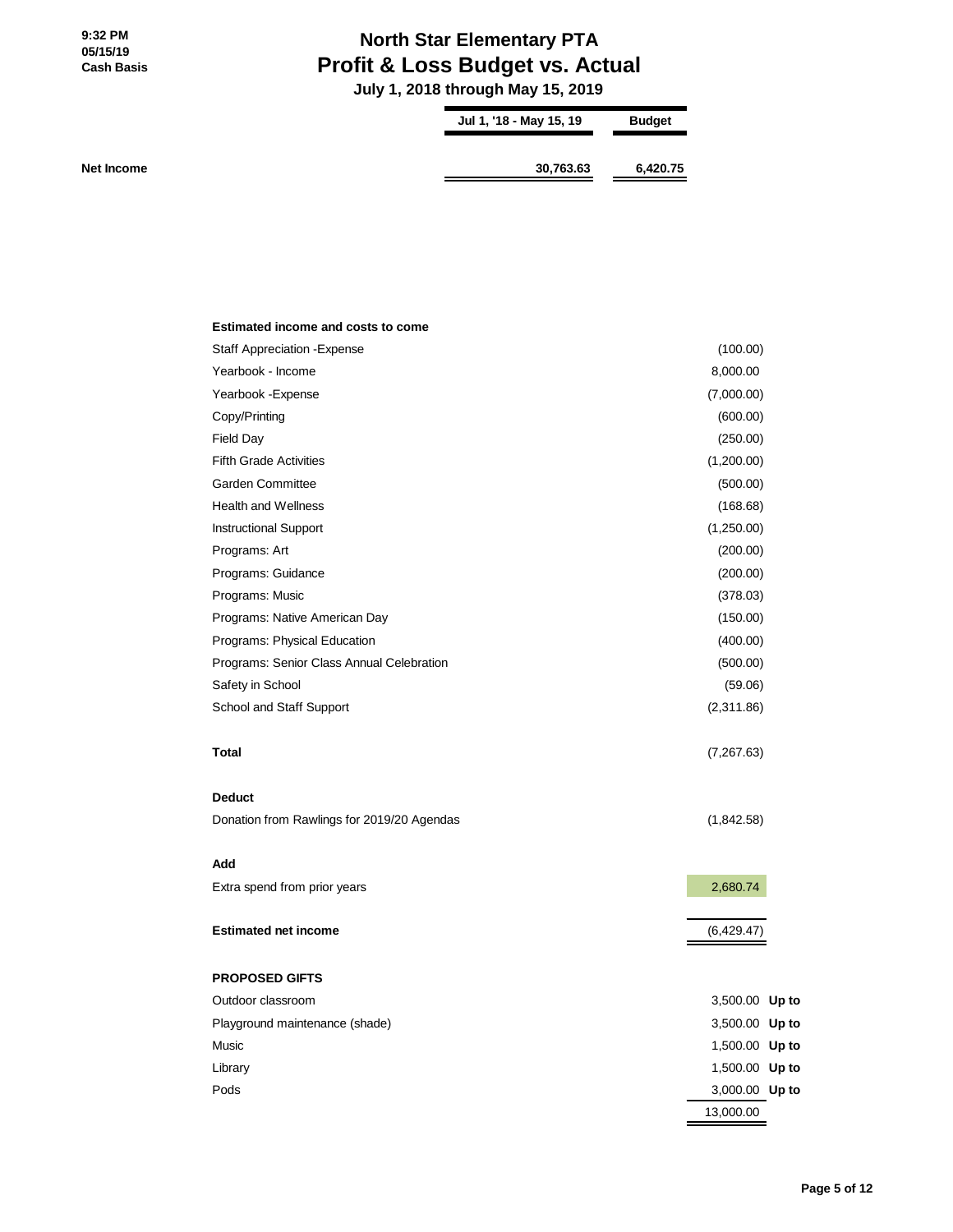# **North Star Elementary PTA Profit & Loss Budget vs. Actual**

 **July 1, 2018 through May 15, 2019**

**Jul 1, '18 - May 15, 19 Budget**

Please note, the overall gifts will not exceed leaving \$10,342.58 in the bank at 06/30/19. The "up to" amount **best estimates of income and costs to come.**

| Planned bank balance at 6/30/19 for future spending | 8,500.00  |
|-----------------------------------------------------|-----------|
| Opening bank at 07/01/18                            | 11,180.74 |
| Extra to spend in 2018/19                           | 2,680.74  |

| Cash at 5/14/2019                   |           |
|-------------------------------------|-----------|
| Checking                            | 31,029.92 |
| Petty Cash                          |           |
|                                     | 31,029.92 |
|                                     |           |
| Estimated cash at year end          |           |
| Checking                            | 10,342.58 |
| <b>Being split</b>                  |           |
| Allocated for agendas from donation | 1,842.58  |
| Balance for future spending         | 8,500.00  |
|                                     | 10,342.58 |
|                                     |           |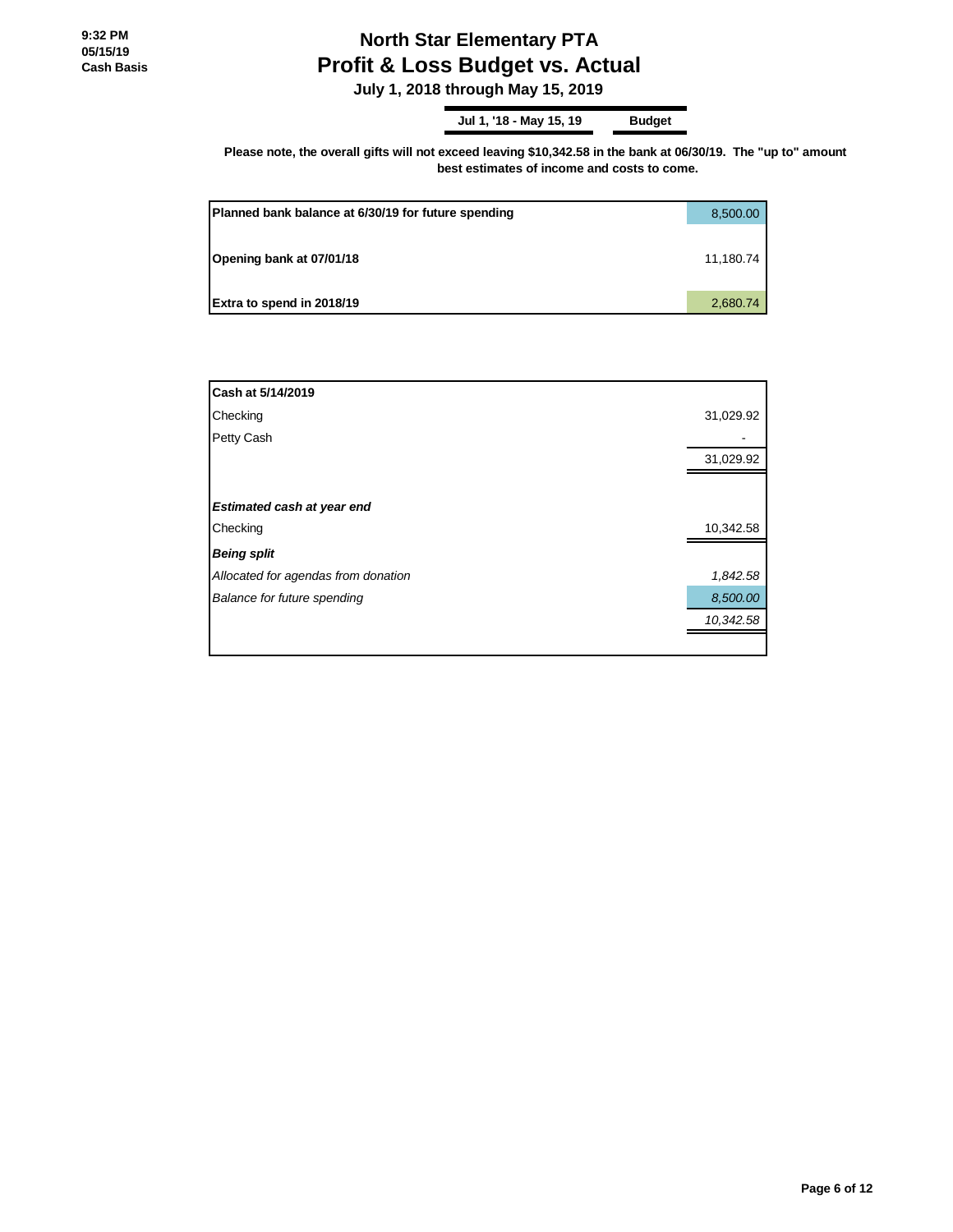# **North Star Elementary PTA Profit & Loss Budget vs. Actual July 1, 2018 through May 15, 2019**

**Income**

**Community Service Community Service - Income Community Service -Expense Community Service - Other Total Community Service**

#### **Family Activities**

**Family Activities - Income Family Activities -Expense Family Activities - Other**

**Total Family Activities**

#### **Fundraiser**

**Artwork Program Artwork Program-End of yr gift Artwork Program - Income Artwork Program -Expense Artwork Program - Other Total Artwork Program**

#### **Book Fair**

**Book Fair - End of year gift Book Fair - Income Book Fair -Expense Book Fair - Other Total Book Fair**

#### **Carnival**

**Carnival - Income Advance Ticket Sales Basket Donations Carnival Night Income Silent Auction Carnival - Income - Other Total Carnival - Income**

**Carnival -Expense Carnival - Other Total Carnival**

**Family Dance Party Family Dance Party - Income Family Dance Party -Expense**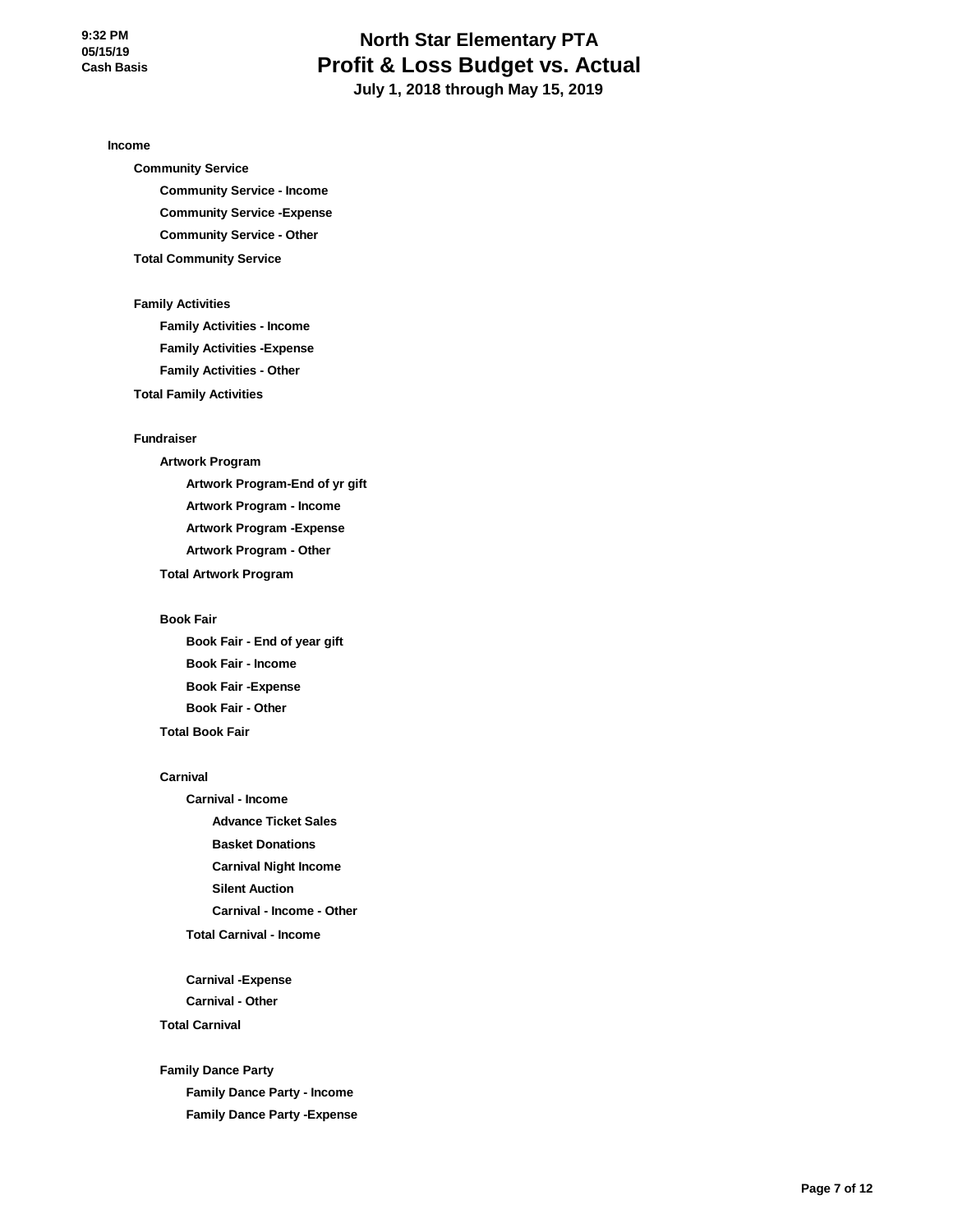# **North Star Elementary PTA Profit & Loss Budget vs. Actual July 1, 2018 through May 15, 2019**

**Family Dance Party - Other Total Family Dance Party**

**Grant income**

## **Parent Social Event Parent Social Event - Income Parent Social Event -Expense Parent Social Event - Other**

#### **Total Parent Social Event**

**Product Incentives**

**Restaurant&Vendor Events Restaurant&Vendor Event-Expense Restaurant&Vendor Events-Income Restaurant&Vendor Events - Other Total Restaurant&Vendor Events**

**School Supply Kits School Supply Kits-Expense School Supply Kits-Income School Supply Kits - Other**

**Total School Supply Kits**

**Spirit Fest**

**Spirit Fest - Income Spirit Fest -Expense Spirit Fest - Other**

**Total Spirit Fest**

#### **Tile Night**

**Tile Night - Expense Tile Night - Income Tile Night - Other Total Tile Night**

**Fundraiser - Other**

**Total Fundraiser**

**Interest Income**

**Membership**

**Membership - Income**

**Membership -Expense Membership - Other**

**Total Membership**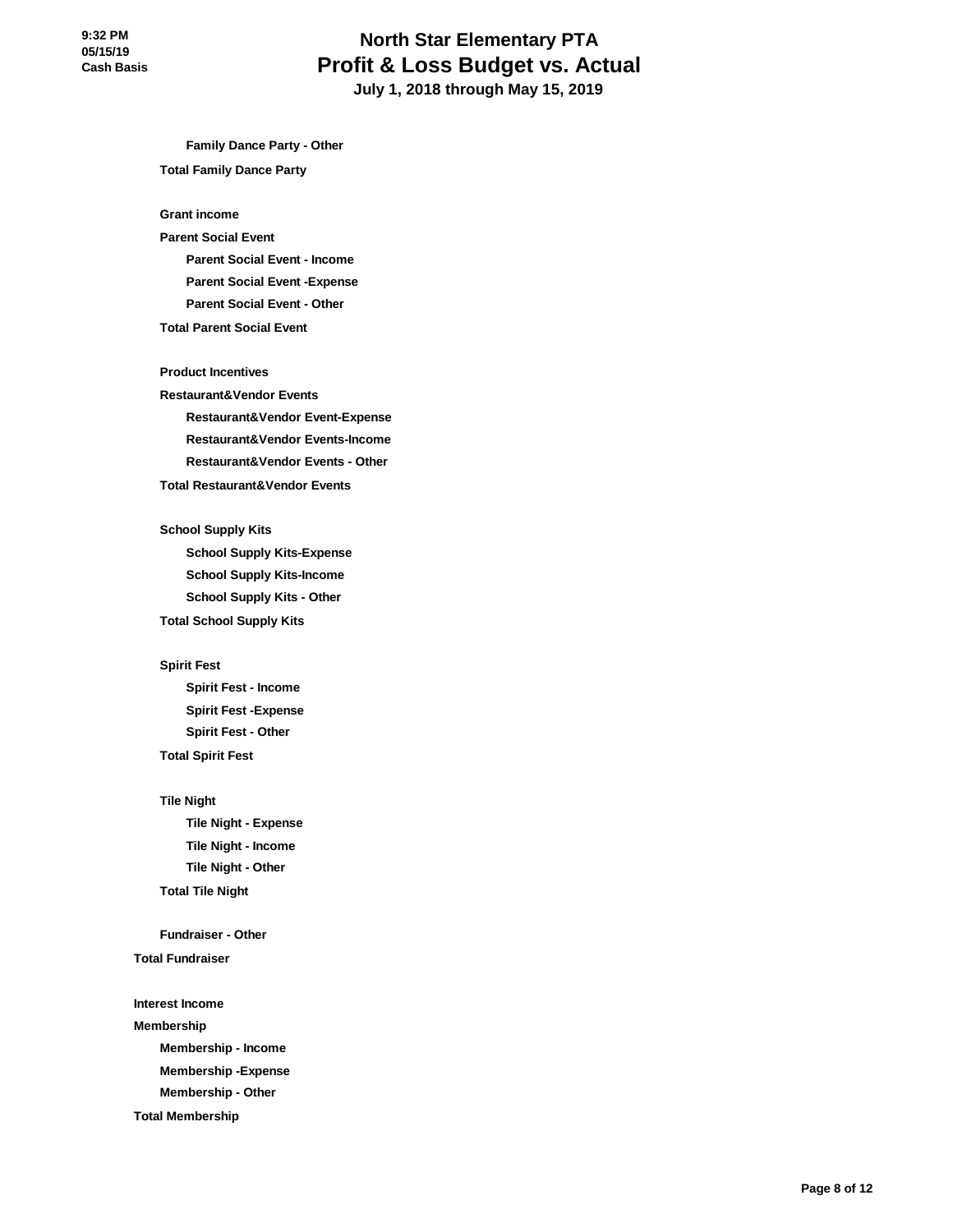# **North Star Elementary PTA Profit & Loss Budget vs. Actual July 1, 2018 through May 15, 2019**

**Misc. Income**

**PTA Donations**

### **Spirit Wear**

**Spirit Wear - Income Spirit Wear -Expense**

**Spirit Wear - Other**

**Total Spirit Wear**

**Staff Appreciation**

**Staff Appreciation - Income Staff Appreciation -Expense Staff Appreciation - Other Total Staff Appreciation**

### **Yearbook**

**Yearbook - Income Yearbook -Expense Yearbook - Other Total Yearbook**

### **Total Income**

### **Expense**

**Academic Competition Math Olympiad National Geography Bee Science Olympiad Spelling Bee Stock Market Academic Competition - Other Total Academic Competition**

### **Charitable Assistance**

**Copy/Printing**

**Family Fitness**

**Family Fun 5k**

**Field Day**

**Fifth Grade Activities**

**Garden Committee**

**Health and Wellness**

**Instructional Support**

**Insurance**

**Interior Beautification**

**Landscaping**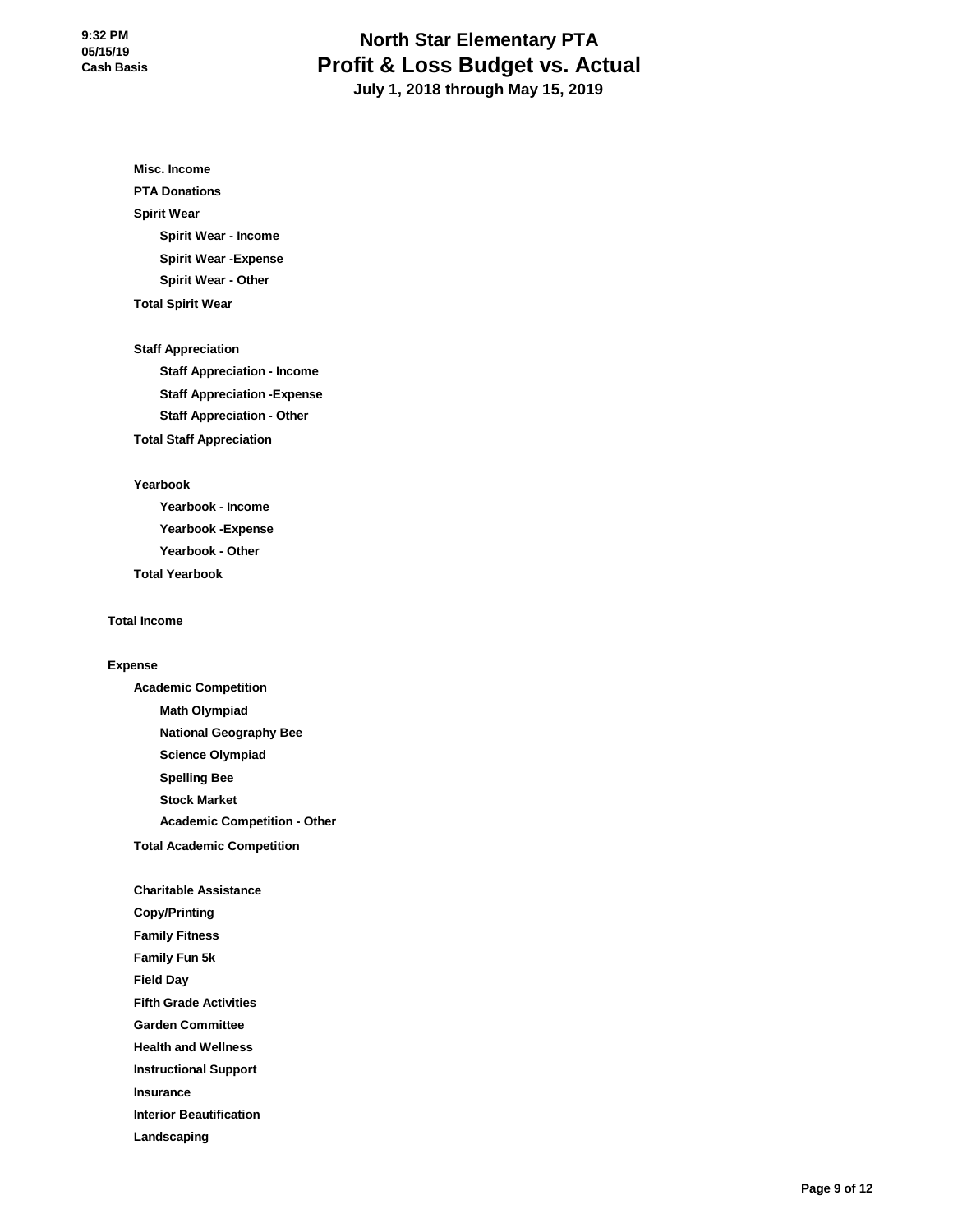# **North Star Elementary PTA Profit & Loss Budget vs. Actual July 1, 2018 through May 15, 2019**

**Library Support Meet Your Teacher Monthly Spirit Day Outdoor classroom Post Office Programs ARC Art Assembly Programs Enrichment Guidance Gym / Girls on the Run Junior Achievement Music Native American Day Odyssey of the Mind - y/e gift Other Physical Education Pi Day Reflections Science Programs Senior Class Annual Celebration Programs - Other Total Programs PTA Operating Expense Professional fees for tax work PTA Website State Annual Conference PTA Operating Expense - Other Total PTA Operating Expense Recess Equipment Safety in School School and Staff Support School parking space signs Student of the Week Student Planner Year-End Gift Year-End School Gift Gift out of surplus Year-End School Gift - Other Total Year-End School Gift**

**Total Expense**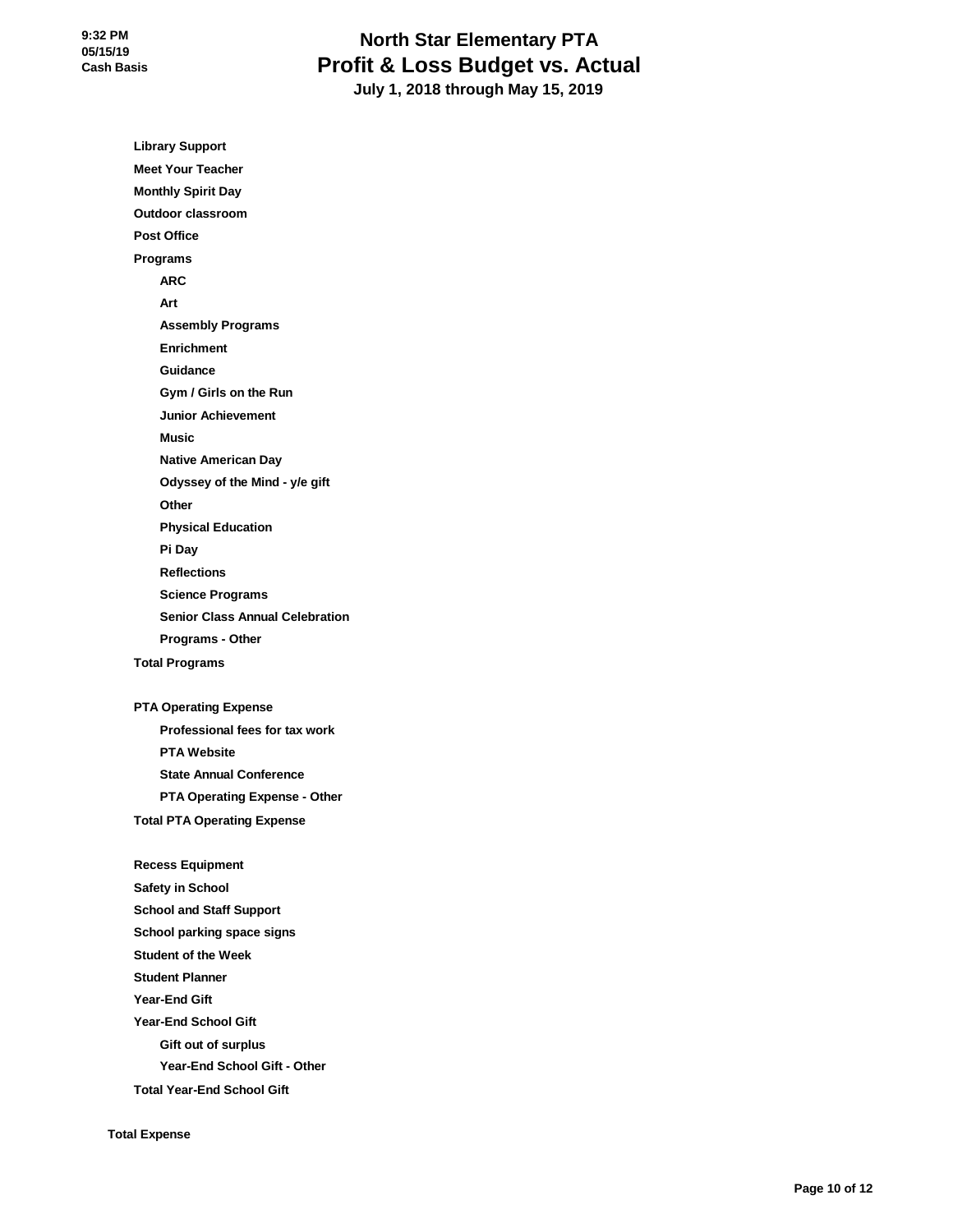# **North Star Elementary PTA Profit & Loss Budget vs. Actual July 1, 2018 through May 15, 2019**

**Net Income**

#### **Estimated income and costs to come**

Staff Appreciation -Expense Yearbook - Income Yearbook -Expense Copy/Printing Field Day Fifth Grade Activities Garden Committee Health and Wellness Instructional Support Programs: Art Programs: Guidance Programs: Music Programs: Native American Day Programs: Physical Education Programs: Senior Class Annual Celebration Safety in School

### **Total**

**Deduct** Donation from Rawlings for 2019/20 Agend

**Add** Extra spend from prior years

School and Staff Support

### **Estimated net income**

#### **PROPOSED GIFTS**

Outdoor classroom Playground maintenance (shade) Music Library Pods